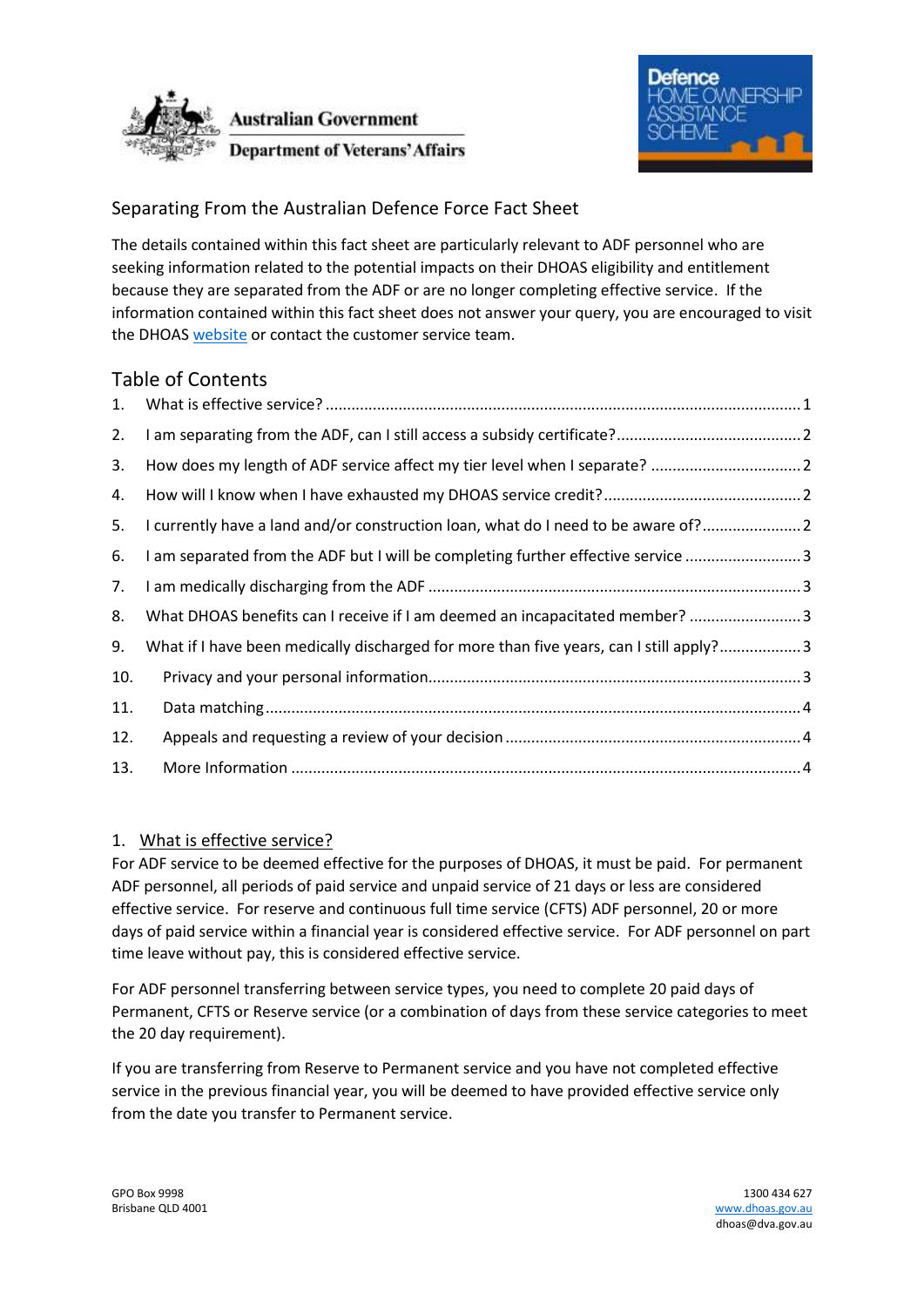# <span id="page-1-0"></span>2. I am separating from the ADF, can I still access a subsidy certificate?

ADF personnel who are no longer completing effective service with the ADF are deemed a separated member for the purposes of DHOAS. To be eligible to apply for a subsidy certificate, you must have completed the DHOAS qualifying period and accrued a service credit. Further information on qualifying for DHOAS is found in the [Subsidy Certificate Approval fact sheet.](https://www.dhoas.gov.au/forms-and-fact-sheets.html)

You have five years from your last effective service date to apply for a DHOAS subsidy certificate. You can only access one subsidy certificate after your last effective service date, and this certificate has a 12 month expiry date. There are no provisions to extend the validity date.

To commence subsidy payments, you must meet the scheme conditions, including

- The home loan must be established prior to the certificate expiring.
- Occupying the subsidised property prior to the certificate expiring.

Making significant changes to your loan may result in your subsidy payments being ceased. You are not able to access further Subsidy Certificates once you have used your final Subsidy Certificate, even if you have a remaining service credit. Please ensure that you consider the effect of having access to only one certificate as a separated member.

### <span id="page-1-1"></span>3. How does my length of ADF service affect my tier level when I separate?

ADF personnel who have completed 20 years or more effective service are entitled to subsidy payments at the tier 3 level. If your loan balance is less than the tier 3 subsidised loan limit, subsidy will be paid on the loan balance.

ADF personnel who have completed less than 20 years of effective service are entitled to subsidy payments at the tier 1 level. If your loan balance is more than the tier 1 subsidised loan limit, subsidy will be paid on the tier 1 level. If your tier level is reduced retrospectively, you may have to repay any subsidy payments that were overpaid.

#### <span id="page-1-2"></span>4. How will I know when I have exhausted my DHOAS service credit?

DVA uses data from the Department of Defence's Global Payroll System that provides evidence of ADF personnel changes in service history. When a change in your service is identified, a calculation of your accrued service credit will be completed, and you will be notified in writing. For this to occur, it is important that your contact details we have on your defence home loan account are current.

You will not accrue DHOAS service credit after your last effective service date unless you return to effective service.

<span id="page-1-3"></span>5. I currently have a land and/or construction loan, what do I need to be aware of?

If you have, or are planning to establish a progressively drawn down construction loan, you would need a new subsidy certificate to draw down on each progressive instalment and be subsidised on the new instalment balance/s.

If you have or are planning to combine your land and construction loans, you would need a new subsidy certificate to do so. If you have accessed your final subsidy certificate, you can 'suspend' your subsidy payments until the earlier of either maximising your subsidy payments based on your loan balance, or, the subsidy certificate expiry date.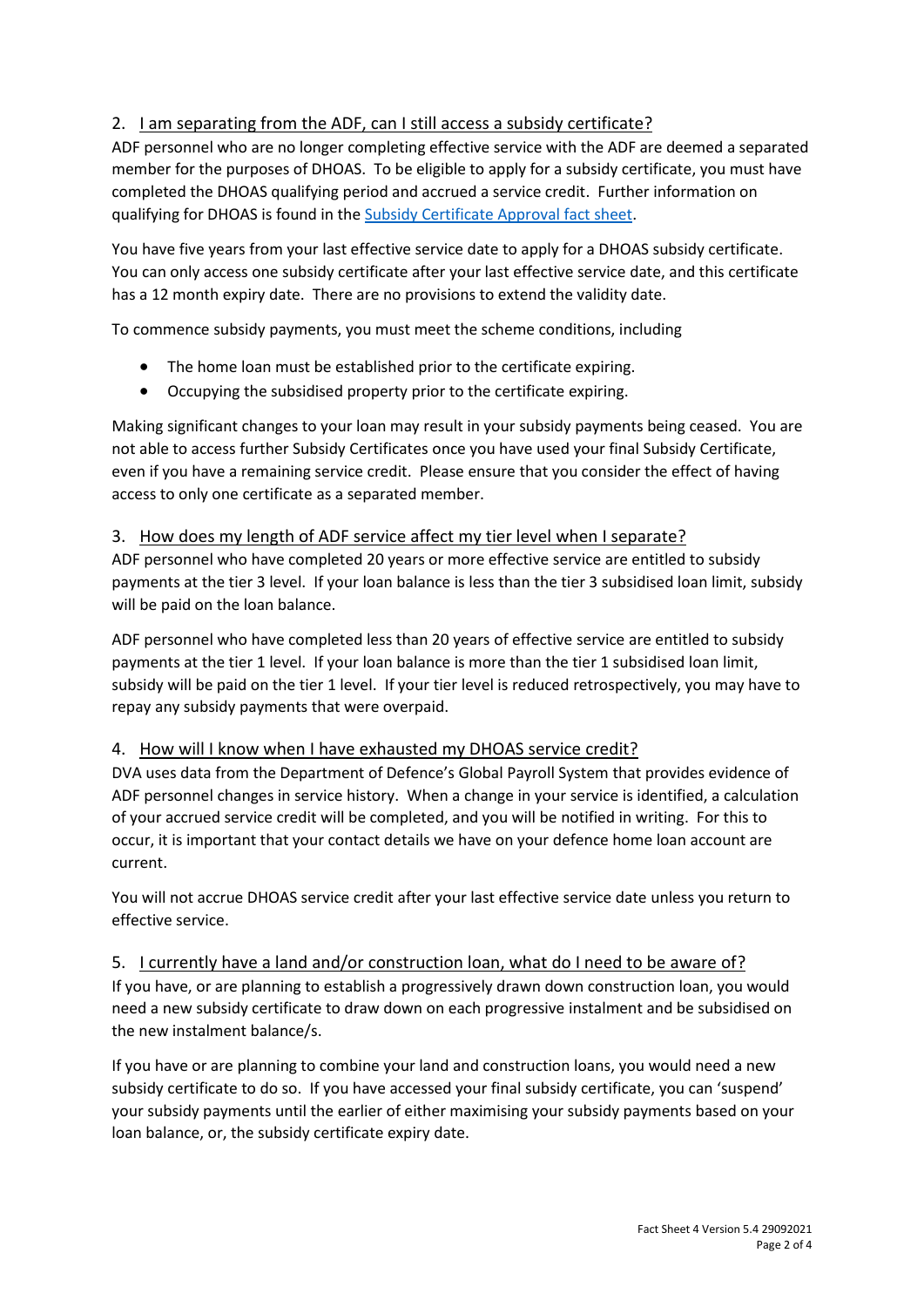Further information on land and/or construction loans is available in the [DHOAS Land and](https://www.dhoas.gov.au/forms-and-fact-sheets.html)  [Construction Loans fact sheet](https://www.dhoas.gov.au/forms-and-fact-sheets.html) on our website.

# <span id="page-2-0"></span>6. I am separated from the ADF but I will be completing further effective service

For ADF personnel who are or will be deemed separated but will be completing further effective service, the time you are deemed separated before you return to effective service may impact both your eligibility and the service credit you have accrued. The impact on your entitlement will depend on the length of the break. For more information, please see the [DHOAS website.](https://www.dhoas.gov.au/breaks-in-servicerejoining-adf.html)

## <span id="page-2-1"></span>7. I am medically discharging from the ADF

If you are or will be discharged from the ADF as a result of a 'compensable condition', you may be eligible as an 'incapacitated member' for the purposes of DHOAS. A compensable condition is one or more conditions listed on your DM042 (Medical Transition from the Defence Force - CSC Certificate of Capacity Form) that liability has been accepted for by DVA.

To have your current DHOAS entitlements reassessed under the incapacitated member provisions, you are encouraged to submit an online [Change of Circumstances form](https://www.dhoas.gov.au/forms-and-fact-sheets.html) along with copies of your DM042 and an up-to-date copy of your ADO service record (long version).

## <span id="page-2-2"></span>8. What DHOAS benefits can I receive if I am deemed an incapacitated member?

As an incapacitated member, you do not need to satisfy the DHOAS qualifying period and the tier level that you were eligible for as at your last effective service date will remain as is until you exhaust the service credit that you have accrued.

If you have provided less than eight years of effective ADF service, you will be entitled to subsidy payments for a minimum of eight years at the tier 1 level.

If you have provided greater than eight years of effective service, you will be entitled to subsidy payments at the tier level you were eligible for when you were discharged. You will also be entitled to service credit for the total period of effective service you have completed in the ADF.

Additional service credit may also be accrued from periods of operational service that you completed whilst enlisted with the ADF.

#### <span id="page-2-3"></span>9. What if I have been medically discharged for more than five years, can I still apply?

If you were medically discharged from the ADF for a compensable condition more than five years before applying for a DHOAS subsidy certificate, you may still be eligible.

If one or more of the conditions which you were medically discharged for has prevented you from applying for a subsidy certificate within the five years after your discharge date, you are encouraged to contact the customer service team for further information on the evidence you would be required to submit.

## <span id="page-2-4"></span>10. Privacy and your personal information

Your privacy is important to us. We are bound by the Privacy Act 1988 (the Privacy Act) and the Australian Privacy Principles (APPs). The APPs regulate the handling of personal information by Australian government agencies and businesses under the Privacy Act. You can obtain more information about the way in which the Department of Veterans' Affairs will manage your personal information on the [DVA website.](https://www.dva.gov.au/privacy-policy)